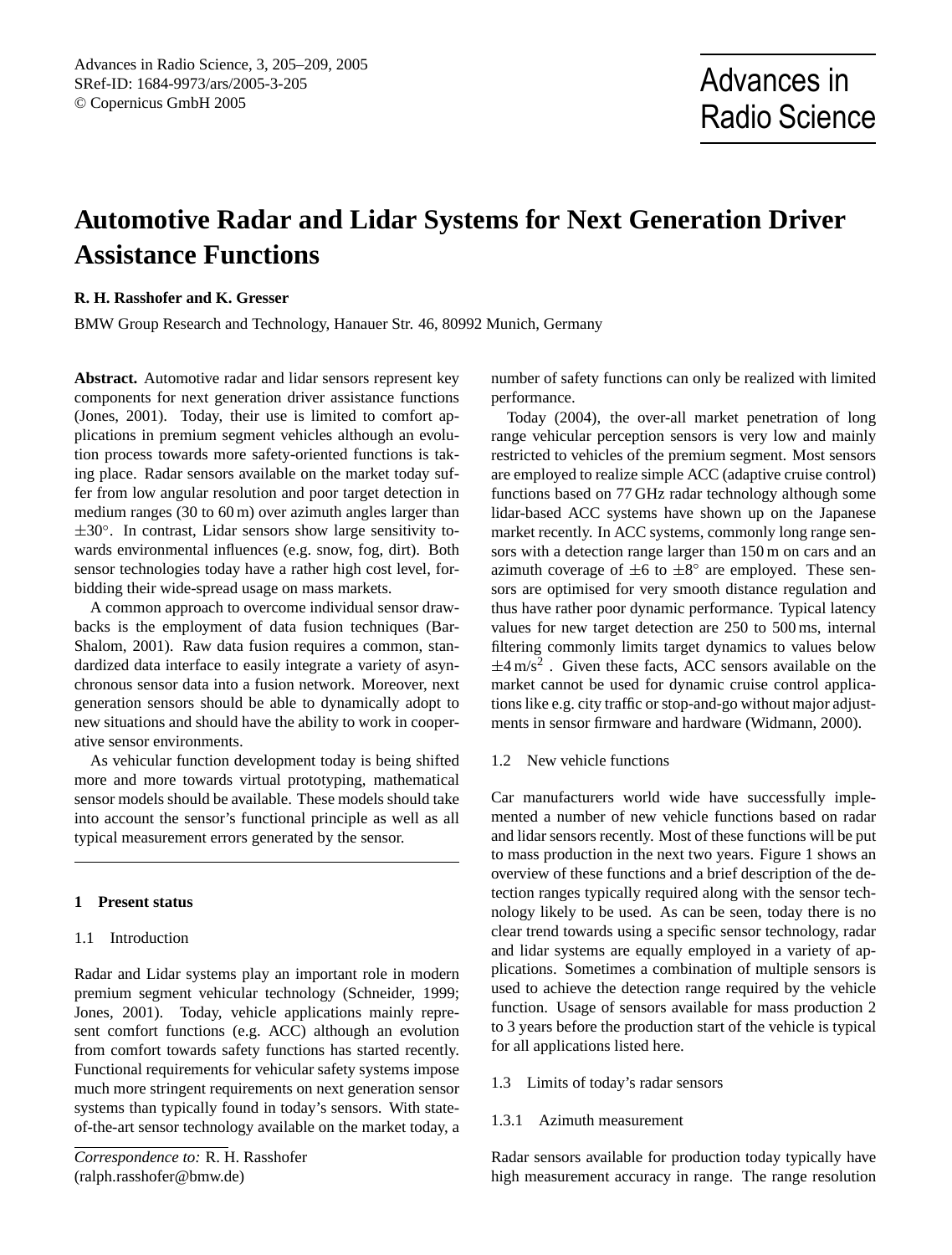

**Fig. 1.** New radar- and lidar-based vehicle functions likely to be available on the market in the next two years.



**Fig. 2.** Sensor coverage for front-looking applications like e.g. ACC stop & go: Requirements vs. radar sensors available.

practically achieved is a factor of 1.3 to 2.0 larger than the physical limit implied by the signal bandwidth and usually is good enough for most applications. The main drawback of today's radar sensors is found in the measurement principles used for azimuth angle determination. As radar sensors employing mechanically scanning antennas – which have been used wide spread in the early days of automotive radar – have disappeared from the market almost completely, only electronic azimuth measurement principles like "sequential lobing" (Flacke, 1999) or "monopulse" (Li, 1999) are found in today's sensors. Both principles offer the possibility to measure a target's azimuth angle relatively to the sensor, but only work unambiguously in case of a single target. Generally speaking, both principles have a lack of angular resolution, i.e. cannot resolve two targets in the same range having different azimuth. Sensor manufacturers overcame this problem by means of tracking and filtering. As tracking and filtering methods rely on target model assumptions, critical detection errors tend to take place in certain situations, leading to target loss, wrong measurement of target's azimuth or even detection of ghost targets. These errors tend to appear rather seldom but with a finite probability so safety-critical decisions cannot only rely on information provided by today's radar sensors alone.



**Fig. 3.** Lidar ghost target cloud generated by water spray on a wet autobahn during heavy rain. Each point represents a target detected by the lidar. Grid:  $5 \times 5$  m.



**Fig. 4.** Ghost target generation in a lidar system exceeding its dynamic range. Left: 4 m distance to highly reflective wall, no measurement errors. Right: 2 m distance to highly reflective wall, measurement errors increasing.

#### 1.3.2 Detection area

Concerning front-looking applications like e.g. ACC stop & go, the detection of cutting-in vehicles represents a special challenge. To clearly classify the cutting-in case, target vehicles have to be detected in a distance of 50 to 70 m from the sensor on both adjacent lanes. This transfers to a desired detection azimuth of  $\pm 30^\circ$  over 50 to 70 m distance which cannot be realized with any sensor on the market today. Figure 2 illustrates this situation. Next generation sensors should be enhanced in sensitivity to cover the important medium range area.

#### 1.3.3 Frequency allocation

Well-known physical laws (1) relate radar signal bandwidth B to a radar's range resolution  $\delta R$ :

$$
\delta R > c_0/2B \tag{1}
$$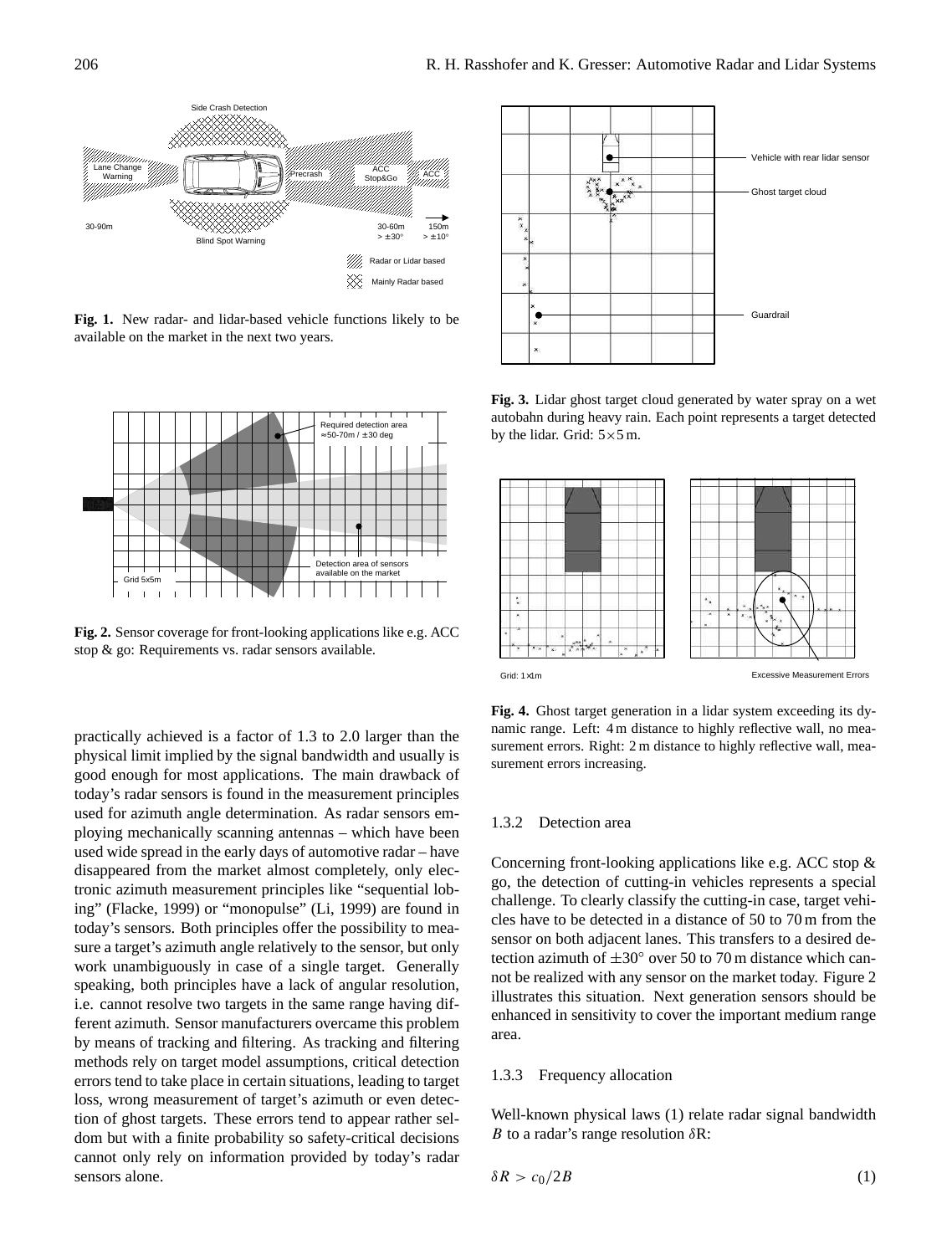Typically, short range radars require high range resolution so ultra wide band sensors are commonly found in these applications (Rollmann, 2004, Gresham 2004). If cost-effective 24 GHz ISM band operation is desired, legal restrictions varying from country to country have to be taken into account. On a world-wide basis, only a few MHz of bandwidth are free to use. In the USA, FCC has allowed the use of ultra wideband radar sensors since 2002 (FCC, 2002) however in the EC, use of ultra wideband sensors is likely to be limited to a maximum of 7% fleet penetration and stop of new sensor deployment by end of 2012.

A long term solution to the limited bandwidth problem of 24 GHz near distance sensors will be the use of the recently allocated 79 GHz millimetre wave band spreading from 77 to 81 GHz. Sensors at these frequencies will be available not before 2015 in mass production since neither low-cost millimetre wave technology nor mass production facilities will be ready before that date.

#### 1.4 Limits of today's lidar sensors

#### 1.4.1 Lidar technology today

Today, lidar sensors can be divided into two groups: multibeam lidars and scanning lidars. While multibeam lidars employ an array of transmitting and receiving elements illuminating separate angular sections, scanning lidars usually use one transmitter and receiver with a mechanically scanned lens system (e.g. rotating mirror or prism). The azimuth of the rotating scan system directly represents the target azimuth in case of detection.

All lidars available on the market today operate in the near infrared. Their transmit output power level is limited by eye safety constrains. As the receiver sensitivity of a lidar sensor is limited by the detection diode (PIN diode or avalanche diode) operating close to the physical limits today, maximum sensor range is mainly influenced by lens aperture and hence by the size of the sensor.

### 1.4.2 Environmental conditions

Lidar sensors employ laser light for distance measurement. Atmospheric damping influences the maximum detection range, rain, snow and fog typically limit the lidar's detection range to the same performance a human eye has under these conditions. Given automotive environment, water spray of a preceding vehicle for front-looking applications or spray from the own vehicle for back-looking applications further limits the sensor performance by introducing ghost targets (see Fig. 3). Moreover, dirt and ice coverage on the sensor will stop its proper operation, however these effects can easily be detected by the sensors itself and thus can be signalled to the application.

#### 1.4.3 Dynamic range

As object corners represent sharp boundaries for laser light, very large signal dynamic between adjacent lidar beams is



**Fig. 5.** General roadmap for future vehicle functions (not OEM specific).



**Fig. 6.** Sensor system architectures. **(a)** Separate systems (present situation) **(b)** Multiple use of sensors, **(c)** Multi sensor data fusion.

noticed. To cope with this, dynamic intra-pulse gain control has to take place. If the maximum dynamic range of a lidar is exceeded, typically heavy generation of ghost targets along with real target losses starts due to non-linearity in the photo detector diode and compression of the video amplifier chain. Figure 4 shows an example of this phenomena.

# **2 Sensor requirements for next generation vehicular systems**

#### 2.1 General roadmap for future vehicle functions

Figure 5 shows a general roadmap for future vehicle functions valid for many car manufacturers. The roadmap displays the global trend of evaluation from comfort system via driver assistance functions towards pronounced safety features. The realization of these different functions today is mainly limited by the quality of sensors available. Due to this, the functions can be divided into three different groups:

- 1. Functions that can be realized with mass-production ready sensors available today (e.g. parking aid or ACC)
- 2. Functions which can be realized as demonstrators using experimental high-end sensors (e.g. lane change warning or collision mitigation systems)
- 3. Functions that cannot be realized at all due to quality lacks of the corresponding sensor systems (e.g. collision avoidance).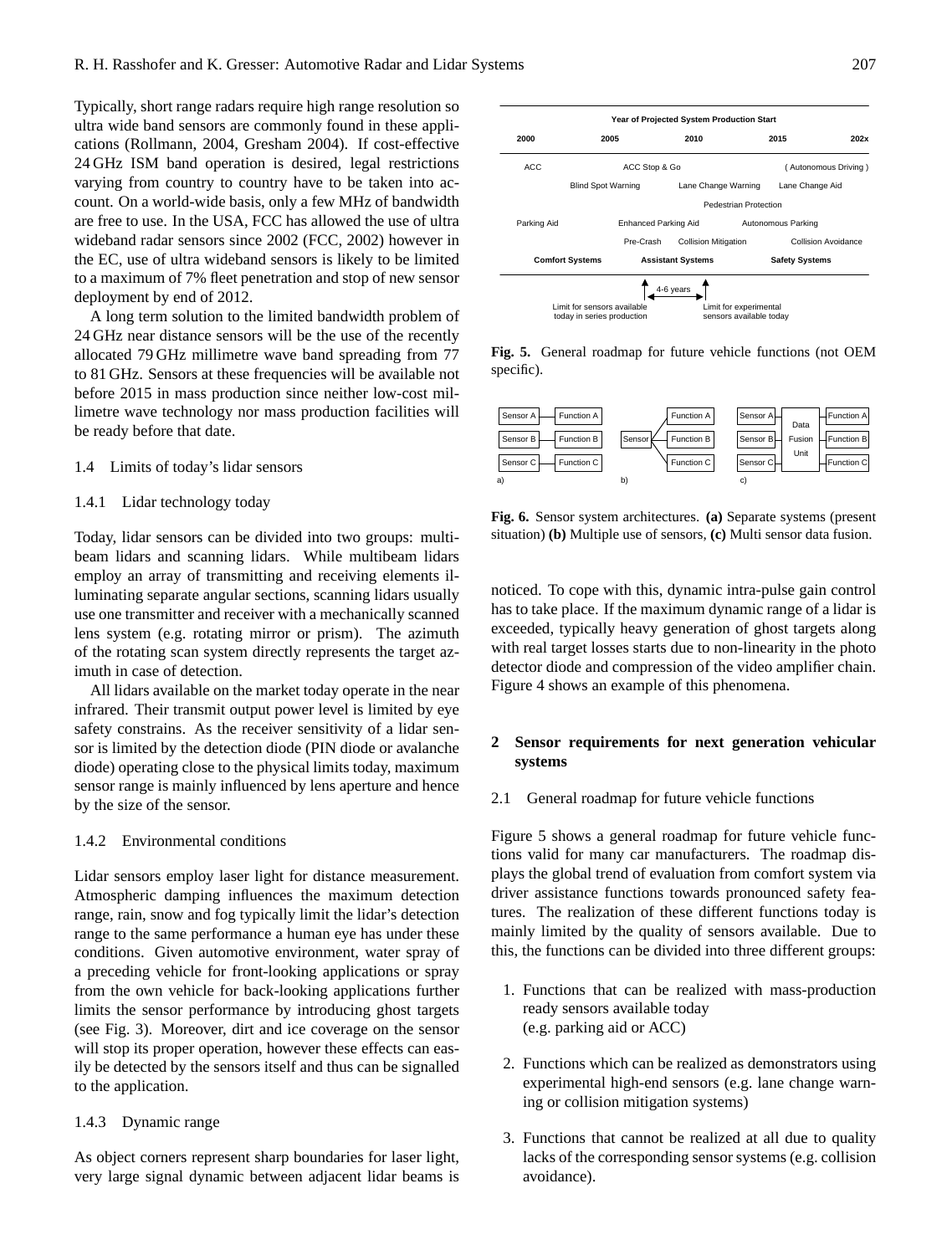#### **Table 1.** Typical strengths and weaknesses of automotive sensors available today.

|                             |                 | Istraction Reader | Longrego<br><sup>Mang</sup> ier <sub>Rage</sub><br>Ligati | I Mitasourp     |         | I Video Campeta<br>130 Campas |         | Ira IR Campas |
|-----------------------------|-----------------|-------------------|-----------------------------------------------------------|-----------------|---------|-------------------------------|---------|---------------|
| Range Measurement < 2m      | $\circ$         | o                 | $\Omega$                                                  | $^{++}$         |         | $^{++}$                       |         |               |
| Range Measurement 230m      | $\ddot{}$       | $^{++}$           | $^{\mathrm{+}}$                                           |                 |         | o                             |         |               |
| Range Measurement 30150m    | n.a.            | $^{++}$           | $\ddot{}$                                                 |                 |         | $\overline{\phantom{a}}$      | -       |               |
| Angle Measurement < 10 deg  | +               | ÷.                | $^{++}$                                                   |                 | $^{++}$ | $\ddot{}$                     | $^{++}$ |               |
| Angle Measurement > 30 deg  | $\circ$         |                   | $^{++}$                                                   | o               | $^{++}$ | $\ddot{}$                     | $^{++}$ |               |
| Angular Resolution          | O               | $\Omega$          | $^{++}$                                                   |                 | $^{++}$ | $\ddot{}$                     | $^{++}$ |               |
| Direct Velocity Information | $^{++}$         | $^{++}$           |                                                           | $\Omega$        |         |                               | - -     |               |
| Operation in Rain           | $^{\mathrm{+}}$ | $\ddot{}$         | o                                                         | o               | o       | $\circ$                       | o       |               |
| Operation in Fog or Snow    | $^{++}$         | $^{++}$           |                                                           | +               |         |                               | o       |               |
| Operation if Dirt on Sensor | $^{\mathrm{+}}$ | $^{++}$           | o                                                         | $^{\mathrm{+}}$ |         |                               | - -     |               |
| Night vision                | n.a.            | n.a.              | n.a.                                                      | n.a.            |         | 0                             | $^{++}$ |               |

++ : Ideally suited / + : Good performance / o : Possible, but drawbacks to be expected;

- : Only possible with large additional effort / - - : Impossible / n.a. : Not applicable



**Fig. 7.** Typical automotive sensor data fusion architecture.

Typically, proof of function has to take place 4 to 6 years before the start of vehicle production. By then, the step from an experimental sensor system towards a mass-production ready, automotive qualified part has to take place at the tier 1 supplier.

# 2.2 Trends in vehicle function architecture

Today, each vehicle application uses its own, functionally optimised sensor (Fig. 6a). In the future, this situation might change since the variety of new vehicle functions will not allow for separate sensor systems due to cost and space restrictions. One possible scenario will be the use of one sensor system by more than one vehicle function (e.g. re-use of ACC stop & go sensors for pre-crash application and pedestrian protection, see Fig. 6b). This scenario requires the same

sensors to be operated in different applications sometimes having diverting requirements which usually imposes an enhanced quality level on the sensor.

As vehicle function development today mainly is limited by sensor quality, means to enhance sensor system performance have been discussed extensively. Related to their operation principle, different sensor technologies tend to show complementary strengths in measuring certain object parameters. Table 1 gives an overview of typical strengths and weaknesses for automotive sensors available today. As can be seen, strengths of different sensor types (e.g. radar and camera systems ) can be combined to end up with an improved sensor system: This represents the concept of multi sensor data fusion shown in Fig. 6c. To practically perform data fusion, a multi step process has to take place. Figure 7 shows an overview of a typical multi sensor data fusion architecture. As far as the interface of the sensors to the fusion unit is concerned, certain restrictions apply. The sensors should provide a standardized object data interface which comprises only minimal and transparent data pre-processing and tracking. Moreover, the sensors should provide a precise measurement timestamp which enables the fusion unit to process asynchronous measurement data. Most sensors have the ability to internally judge a measured value with respect to the quality of measurement. This is obvious for radar and lidar where e.g. a good signal-to-noise ratio (SNR) usually indicates trustable measurements while a bad SNR makes measured values questionable. If these quality measures are available, they must be transmitted to the fusion unit to make probabilistic weighting of different measurements possible (Houles, 1989).